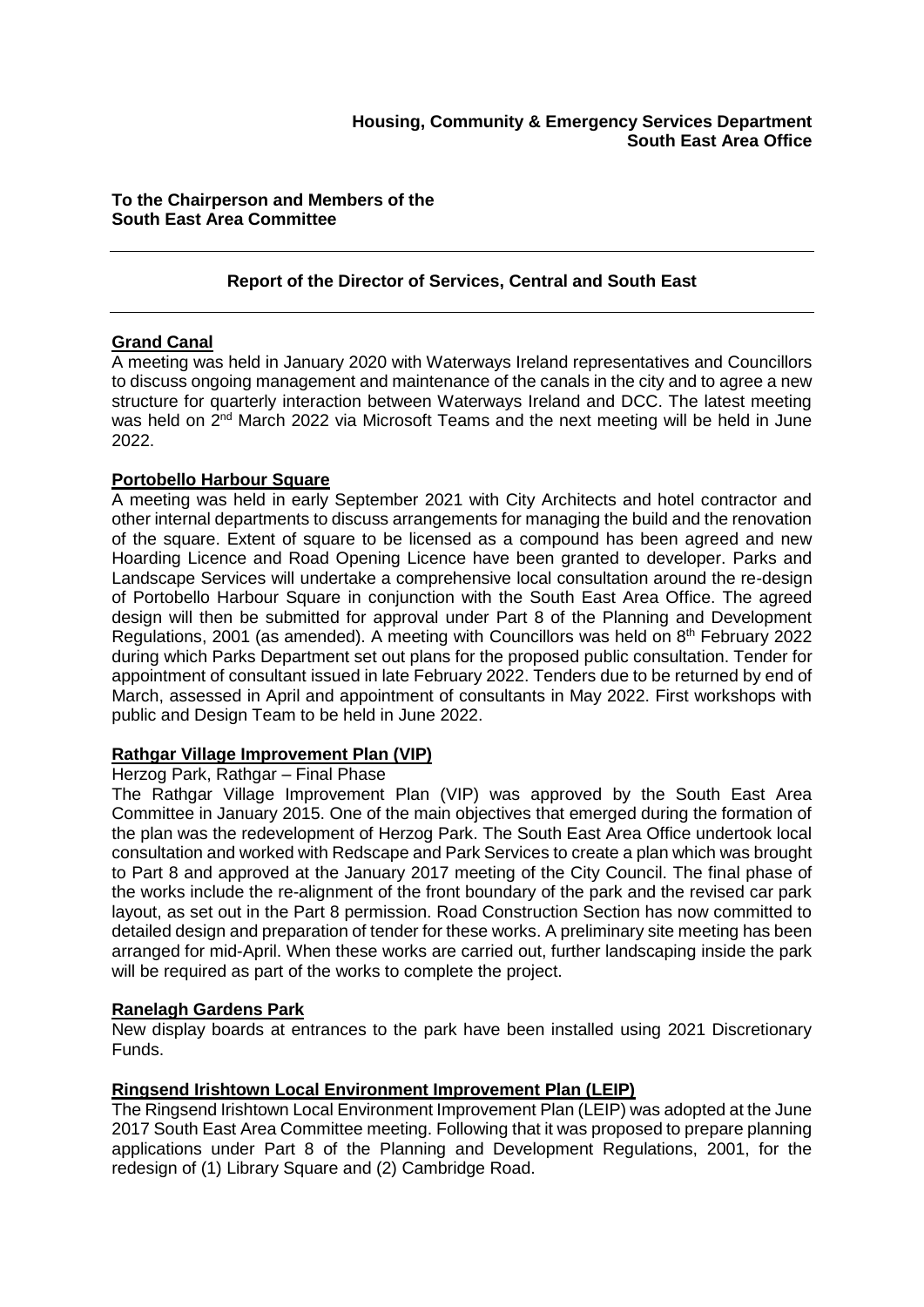#### *\*Both of these projects are now listed on the Capital Programme 2021 – 2023 and have been awarded funding from the Urban Regeneration and Development Fund (URDF).*

**Library Square:** (Mitchell & Associates) Meetings with internal stakeholders were held during September and October 2018. A meeting was held with local businesses to discuss parking / loading arrangements on 5th December 2018. A presentation was made to area councillors on 13th February 2019 and a preliminary draft design was brought to a public meeting for all stakeholders on Thursday 21st March 2019 in the Ringsend Irishtown Community Centre (RICC). Following a period of consultation up to 19th April 2019, submissions were received and were reviewed by the project team. A revised design was brought before the Public Realm Working Group on 22<sup>nd</sup> October 2019. A meeting of all internal stakeholders was held on 28<sup>th</sup> November 2019 and further meetings work was identified by key departments. An invitation to tender for additional services to bring the project to Part 8 was issued to consultants on  $30<sup>th</sup>$ July 2021. The closing date for submissions was  $17<sup>th</sup>$  September 2021 and Mitchell & Associates were formally appointed on 17<sup>th</sup> November 2021. Preliminary meeting of design team took place on 15<sup>th</sup> December and detailed meetings with internal departments were held in January 2022. GPR Survey was carried out in January 2022. Work on finalising the design has now commenced and Part 8 should be lodged before end of Q2 2022. Councillors will be briefed before we commence the formal Part 8 process.

**Cambridge Road:** An initial public workshop in relation to Cambridge Road was held on Thursday 30th August 2018 in the RICC. Meetings with Redscape Architects and internal stakeholders took place in September and October and designs were drafted based on consultations which were brought to a second public workshop/meeting on 28<sup>th</sup> November 2018. Further information was required in relation to road design and drainage requirements for the proposal in particular. In 2019 Road Design & Construction Section, E & T Department, agreed to take on the completion of the project to Part 8 stage. Detailed meetings took place between Roads Design & Construction and internal departments with a view to agreeing an overall design before commencing Part 8 planning process. Parks Services Department has requested that a Ground Penetrating Radar (GPR) survey be carried out prior to Part 8 to identify location of underground services and any impact on tree planting. Drainage Department welcomes the provision of additional greening providing a SuDS benefit and a proposed new surface water main is being considered in conjunction with Irish Water. Agreement of the final design for the road has been delayed as we wait for the NTA to finalise the route for the East Coast Trail (ECT) which will either traverse Cambridge Road or run along part of Cambridge Road from Canon Mooney Gardens to Thorncastle Street. We intend to prepare a tender to appoint consultants for additional services to bring this project to Part 8 stage, but require engineering resources to draft tender brief and supervise consultant. Councillors will be briefed before we recommence the formal Part 8 process.

## **Cabbage Garden & Cathedral Lane**

We are awaiting progress on the new community garden with raised beds, the creation of a play space, and the installation of a belly bin plus a bench. We also have a proposal to remove the old CCTV pylon and then progress gym equipment for the garden. Parks have also requested a quote for the main gate to be moved to the outer pillars and there will further discussion with the Iveagh Trust. A Remembrance Day event was held in the Cabbage Garden on the 18<sup>th</sup> March. Approximately 40 people attended the poignant event remembering those who have passed, the people of Ukraine and the building of local communities. An Garda Síochána, the Parks Department, the Iveagh Trust and local residents attended. Eanna Ni Lamhna recently conducted a number of "Walk on the Wild Side" tours in the Cabbage Garden. There'll be the Dog Show in June and Taking Liberties for Local Charities Family Day in July.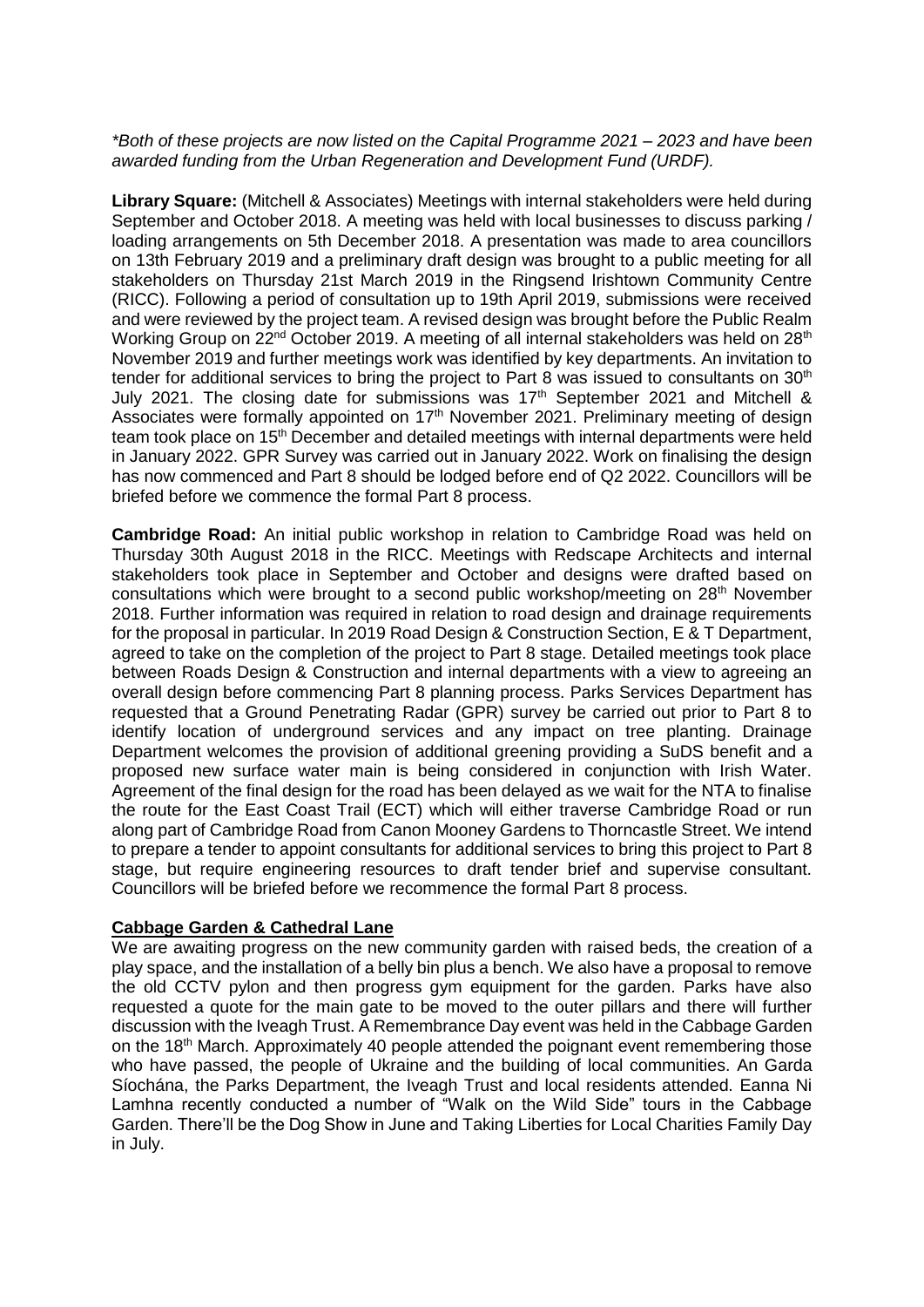## **Rosary Hall**

After receiving extra funding of €240k which was approved at the April City Council meeting (as well as €125,000 already allocated) it has been decided to retender the entire proposed works. Meetings took place with both main Community Groups and Consultant Architects during the summer to outline and agree the proposed works which include mechanical & electrical works, fire safety works, remedial works and lift replacement.

The Area Manager has engaged in meetings with both community groups regarding governance of the facility. As HCVCC have indicated they do not wish to be involved in operational matters, the management agreement has been adjusted to reflect this and a redrafted management plan for the running of the facility forwarded to both groups.

A supervisory committee, comprising of two members of the football club and two members of the HXVCC and the Area Manager will be established to optimise the use of the facility for the benefit of the community. Cllr. Freehill has suggested that the committee might consist of representation from Councillors. This matter was discussed by the members at a meeting with the Area Manager and the outcome was inconclusive as all Councillors were not in agreement. The members are agreeable to discussing the matter with the relevant community parties before making a decision.

Tender Documentation was completed and advertised and tenders were received back on Feb 14th. These tenders are currently being assessed by consultants. Whilst analysis of the tenders is ongoing, it is apparent that construction inflation will compromise what is achievable on the current budget. A report is being prepared and will be forwarded to the Director in relation to the matter for further consideration.

It is also proposed to organise a meeting in the coming week with both the HCYFC and the HCVCC to progress the finalisation of the management agreement,

## **Age Friendly Initiative Harold's Cross**

The inaugural meeting of the Age Friendly Committee took place on January 28th 2020 and was well attended. A draft report was submitted by the Harold's Cross Village Community Council (HCVCC) in conjunction with Rob Chester, Area Community Officer and it was agreed to progress a number of these proposals funding permitting. In tandem, it is proposed to hold a workshop to further engage with the residents and ensure particularly any elderly resident who was not consulted has an opportunity to contribute to the process and be included.

It was agreed to defer the facilitation of a workshop to get the views of the wider community until 2022. A subgroup under the Housing SPC has been convened to look at the City-wide Age Friendly Strategy. Under this structure, submissions for funding may be advanced, including the Harold's Cross project.

It has been agreed by the elected members that further monies  $(\epsilon 7.500)$  will be allocated to this age friendly initiative in the discretionary funding for 2021.

8 IT age friendly tablets have been distributed to residents and have been very well received. Cliff Run Media have supplied over 1000 units to established Age Friendly Projects across the country. The tablet comes with one year's free WIFI and is dignity-proofed to make access as easy as possible. Funding of € 2000 from the HX Age Friendly Project, €1000 from the central age friendly fund, and a final €1000 from our community budget was utilised to finance this initiative. A list of recipients was prepared in conjunction with HXVCC.

It is anticipated that when the works are completed on Rosary that it can play a pivotal role in age friendly activities going forward. The committee decided to advance a further round of tablets for residents during 2021

Eir have completed the work involved in getting an additional line into Harold's Cross Park to enable Virgin Media to set up the Wi-Fi hot spot for the area around the café. Smart Dublin have confirmed that the installation is complete and the Wi-Fi is now available.

It was decided at age friendly review meeting on  $26<sup>th</sup>$  January to set up a sub-group to move forward with some of the initiatives that can now be progressed during 2022. The sub-group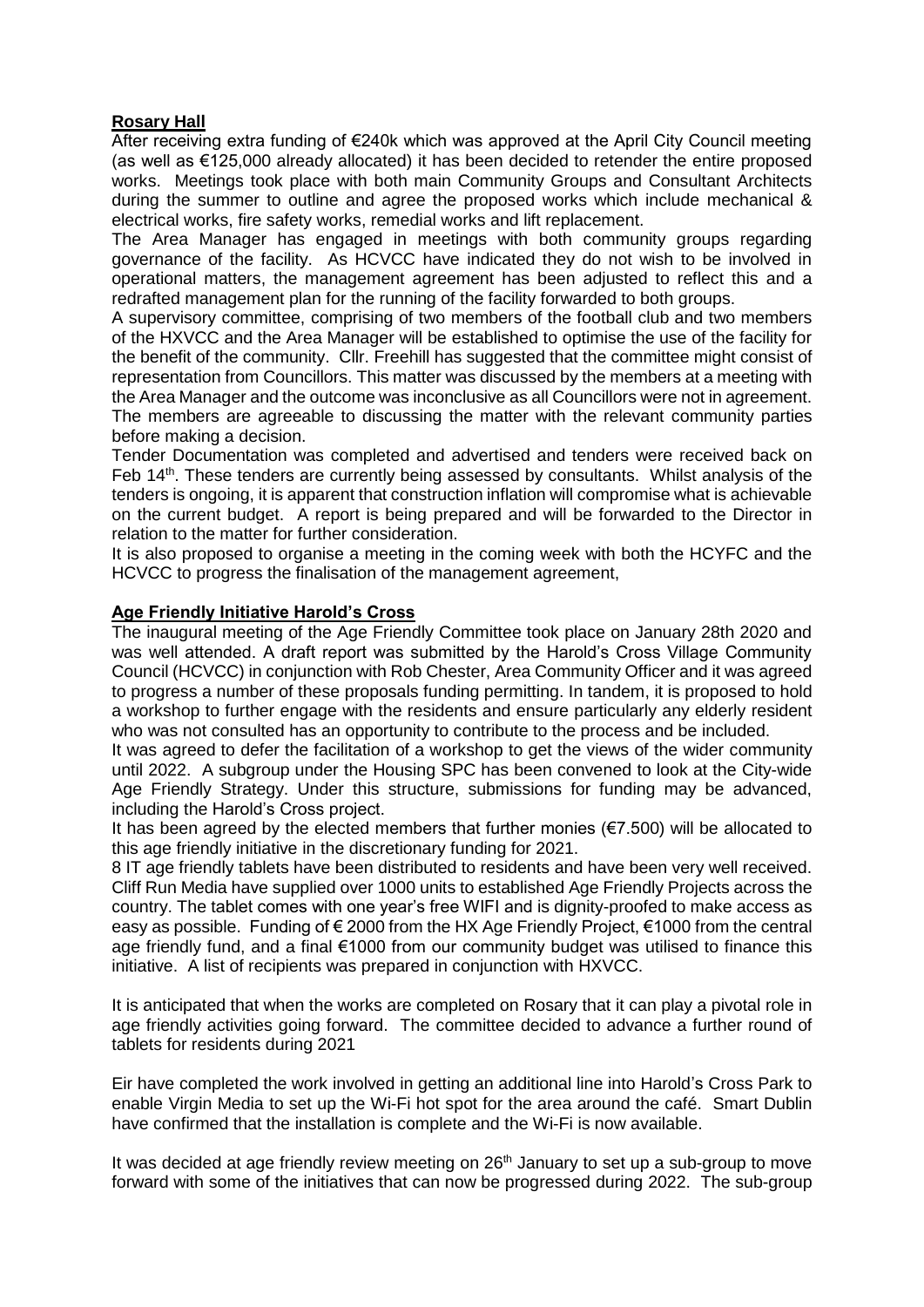meet on February 11<sup>th</sup> and February 28<sup>th</sup> to progress matters and it is hoped to schedule a programme of events in which to encourage people to participate. The first ageing well café meeting took place on March  $8<sup>th</sup>$  and was attended by about 40 residents with great support from HCVCC. There was a good cross section of our older persons. A trip to Russborough House will take place on April 11<sup>th</sup>. The next ageing well cafe meeting is scheduled for 17<sup>th</sup> of May at 10.30am in McGowans Pub.

## **Rutland Grove/ Eamonn Ceannt Park**

Meeting took place on 30th January 2020 with traffic engineers, Les Moore from Parks, Area Manager and staff and Cllr. Pat Dunne. It was agreed at the meeting that Traffic Section would look again at the feasibility of putting dedicated parking as per Part 8. Should it be possible to implement, the design would need to progressed and costed. Leslie Moore has indicated with response to a July motion that he will engage a consultant to review this issue regarding the Part 8 parking. As an interim measure, planters were installed at the entrance to Rutland Grove to enhance the environment and assist with ongoing Illegal parking at the entrance. Regrettably a number of these have been vandalised and a solution is being sought in conjunction with the residents' association.

A meeting took place between the Area Manager, the Parks Section and the secretary of the residents' association on Friday 26<sup>th</sup> March to initiate discussions around the best utilisation of the co funded €20000 for the improvement works and discussions are ongoing.

The presentation of the proposed works at the Parks Depot upgrade took place on May 13<sup>th</sup>. The consultant outlined the plans to Councillors and community groups and welcomed input into finalising the design. A further meeting took place on June  $29<sup>th</sup>$  to update the Councillors and community groups on modifications to the drawings after Parks Section met with the residents' group on June 17<sup>th</sup>.

It has been agreed that laminated drawings outlining the proposed upgrade of the depot would be erected on the depot walls to facilitate a better understanding of the proposals, which has happened.

Work is completed on the footpaths across the open green space as agreed under the discretionary funding. A detailed capital appraisal has been prepared to proceed to tender stage and works on the depot upgrade are scheduled to start second quarter 2022.

The Area Community Officer worked closely with the residents' group in December regarding replanting in the planters.

New trees were planted in the estate at the end of January u2022 and a flyer was distributed to the residents outlining the importance of these trees.

A further meeting of the Friends of Eamonn Ceannt took place on Feb 10<sup>th</sup>. Parks have confirmed small improvements in the park, including wheelchair accessible, picnic tables and sensory planting in front of the playground. A Big Belly bin was burned out, but will be replaced by two standard bins.

Parks have confirmed that as part of an up-grade to the main Eamonn Ceannt Park entrance from Sundrive Road, the 'Kissing gate' will be removed from Monday April  $4<sup>th</sup>$ . The original gate is being repaired and when reinstated will be left half open, should the trial be deemed successful.

## **Choice Based Lettings**

No vacancies currently being advertised under this scheme but we expect to advertise some senior citizens' units in the next few weeks.

## **CCTV Benbulben Road**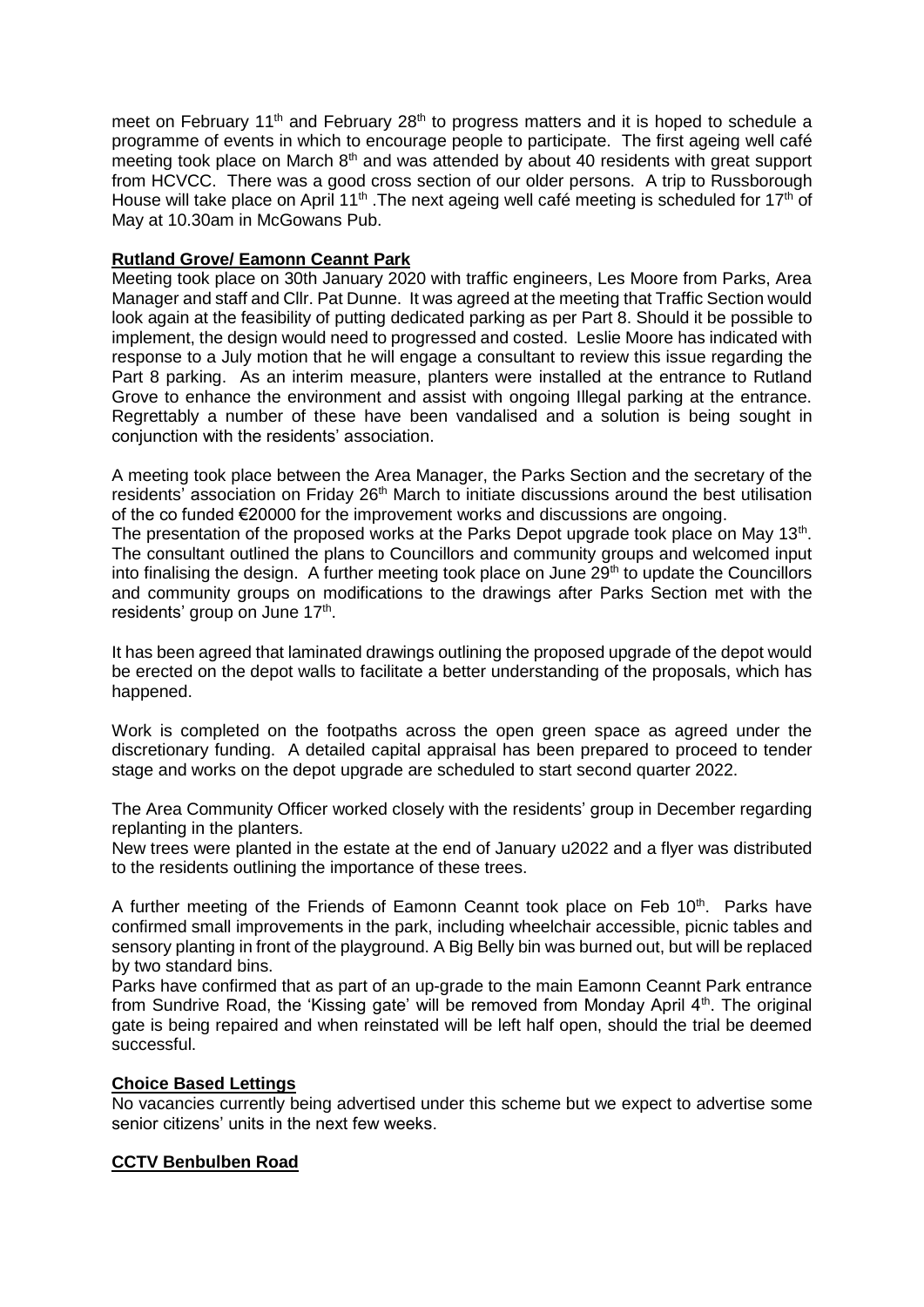Following on from the provision of discretionary funding for the installation of CCTV at Benbulben Road, we have continued to try to progress the matter. Adhering to advice from DCC's Data Protection Office, a letter was sent to the Garda Commissioner's Office on the 11th March 2021. This letter requested written authorisation from the Garda Commissioner for Dublin City Council to install CCTV at the location, which is a public area and not within the bounds of a Dublin City Council complex. The current DCC code of practice for installation of CCTV in public places requires such authorisation from the Garda Commissioner. The office of the Commissioner replied on the 11<sup>th</sup> May and submitted a number of documents, including An Garda Siochána's Code of Practice for Community Based CCTV Systems. The documents submitted are at variance with DCC's code of practice for CCTV in public places and do not seem to take into account that DCC is installing the CCTV rather than a community based organisation. Discussions took place with local based senior Gardaí in order to try and reconcile the differing positions but following further advice from our Data Protection Office further clarity was required from An Garda Siochána. We have now received further communication from An Garda Siochána outlining their position on this matter. Unfortunately, An Garda Siochána has stated that their internal policy/procedures will only allow authorisation of this scheme if it is designated a Community CCTV Scheme. As previously advised designating this CCTV Project a Community Based CCTV Scheme would impose greater responsibility on the local community in relation to their role in consultation, installation, maintenance and management of the CCTV system. In addition, given the proposed location of the CCTV and the serious criminality which takes place there, there is a significant potential for health and safety issues to arise for community representatives involved in such a project. It would also have the potential to increase costs for the project. We are still awaiting further advice from our Data Protection Office but it is looking increasingly unlikely that this project can proceed.

Additionally, the Office of the Data Protection Commissioner has recently issued a substantial fine against Limerick City and County Council in relation to the operation of CCTV in its area. This decision is likely to have knock on effects for other local authorities and our Law Department is reviewing the decision to assess its implications for existing and planned CCTV schemes.

## **St. Clare's Park, Harold's Cross**

Dublin City Council will be acquiring 19 units in this new development comprising of 11 x 1 bed units and 8 x 2 bed units. The Kimmage/Rathmines area office have completed the selection of applicants and estate management checks on selected applicants for these units. The units are currently beings snagged and were scheduled for handover at the end of March but there has been a delay and we have no confirmed handover date as yet.

#### **Ravensdale Park, Kimmage**

Tuath AHB have acquired 12 units at the above development. These units are now scheduled for completion in the middle of April. They consist of  $7 \times 1$  bed apts.,  $3 \times 2$  bed apts. and  $2 \times 3$ bed apts. Selections for these units will be carried out by Housing Allocations in conjunction with the area office.

## **Community Development Report**

#### **Blarney Park Allotment and The Kingfisher Project**

The Kingfisher Project is progressing with ground works and the layout of the new pathways now in place. Tree planting has also started and we are grateful to our colleagues Donal O'Connor and Dave Moore in the Parks Department for their support. Applications to various bodies for funding to complete the project have been made a new sign for the signboard is at the design phase.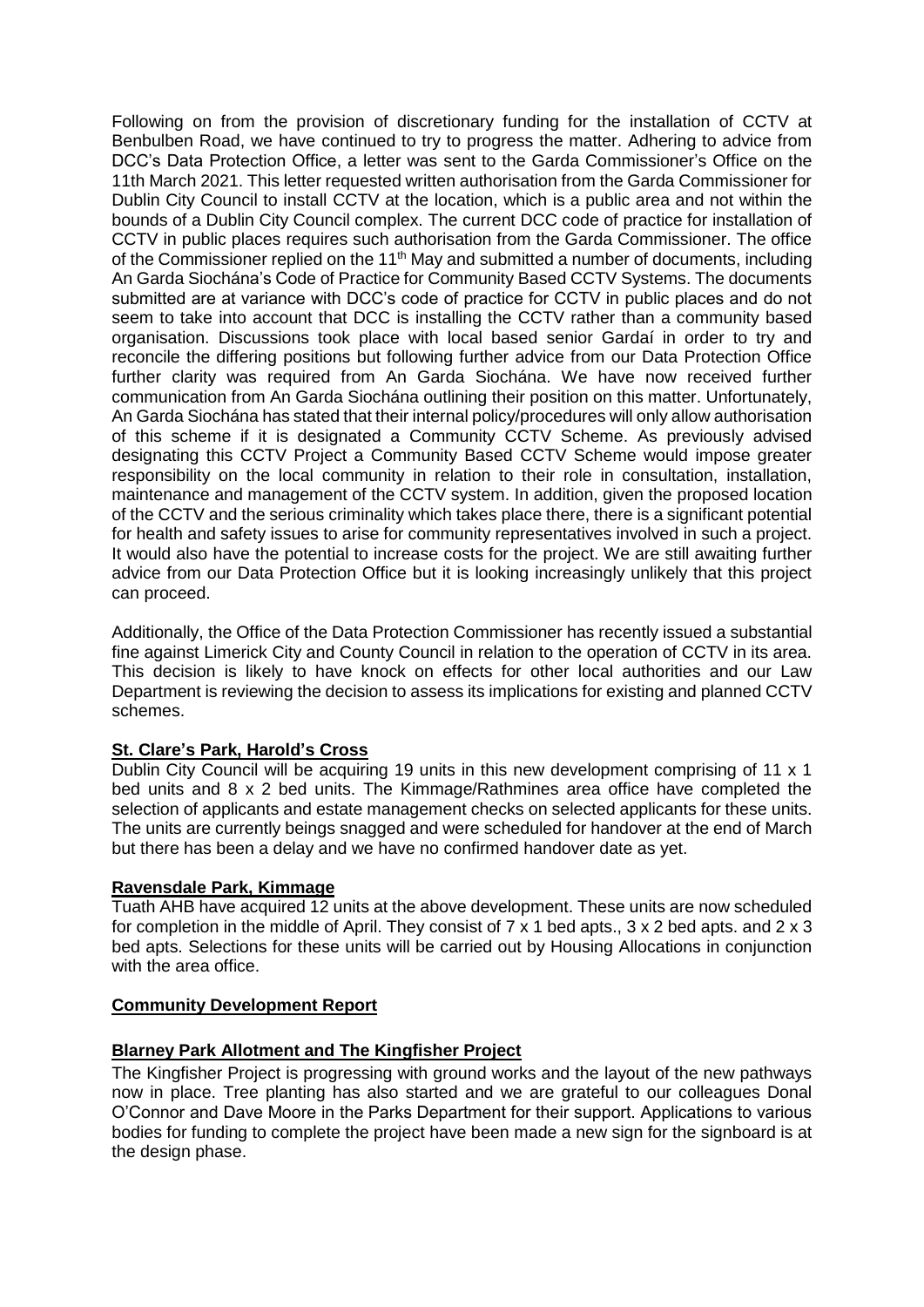## **Community Care Packages**

We are continuing to support the valuable food parcels and care packages which are delivered to vulnerable residents over holiday periods such as St. Patrick's week and Easter weekend. Ranelagh Community Response, St. Andrew's Resource Centre and Ringsend & Irishtown Community Centre are all involved in this service.

## **Community Music Programme**

Support is being provided to small scale musical events, tea dances and singalong afternoons for older persons at various venues across the South East Area – See Event Listings Section. Many older persons remain wary of socialising outside of their residential community setting so we are continuing to link in with local care centres on this.

#### **Crumlin Climate Arts Project**

This project is gathering pace and the steering group now meets fortnightly in the Crumlin Area Office. The application form and process to receive funding from the project is being collated and a 'call out' for suitable projects will be launched soon.

## **Easter Programme**

A packed Easter programme has been planned throughout the South East Area with a strong focus on our flat complexes where local residents continue to make huge efforts for the good of all in their community.

Events/activities ranging from the PAW Patrol DJ Dance Party to Alice in Wonderland Tea Party to Easter Egg Hunts will be taking place at Bishop Street Flats, Leo Fitzgerald House, Markievicz House, Glovers Court TBC, George Reynolds House, St. Andrew's Court, Conway Court and in Pearse House.

Tea dances and events for older people will take place at Ringsend & Irishtown Community Centre, St. Andrew's Resource Centre, the Evergreen Club and other venues.

St. Kevin's Community Hall in Portobello will host an evening of theatre with two performances from Smashing Times Theatre Company. "Grace & Joe" tells the sad story of former Portobello resident, Grace Evelyn Gifford and her time with Joseph Mary Plunkett, one of the leaders executed after the 1916 Easter Rising and the youngest signatory to the Irish Proclamation. It relates how they were married in Kilmainham Gaol Chapel just seven hours before his execution. Meanwhile, "The Artist Speaks" will take the audience on a magical journey of reflection on the work and life of W.B. Yeats.

See full Event Listings below.

## **Environmental/Friends of Green Spaces/Planter Projects**

With spring in the air, environmental groups are out in force again cleaning, planting and making their areas extra colourful.

Over the past month, we have provided new planter boxes to Ashfield Road, Dunville Avenue, O'Rahilly House and New York Street Flats. Under these Friends of Green Spaces projects, we provide the planter boxes (with shrubs/flowers) with a commitment from the local community to then maintain them going forward. Community grants will be available later in the year to assist such community groups with the purchase of plants, etc...

A project with the local environmental group at Peter's Place will commence shortly, to include the replacement of stones with bark mulch, a praying pew and some new planter boxes.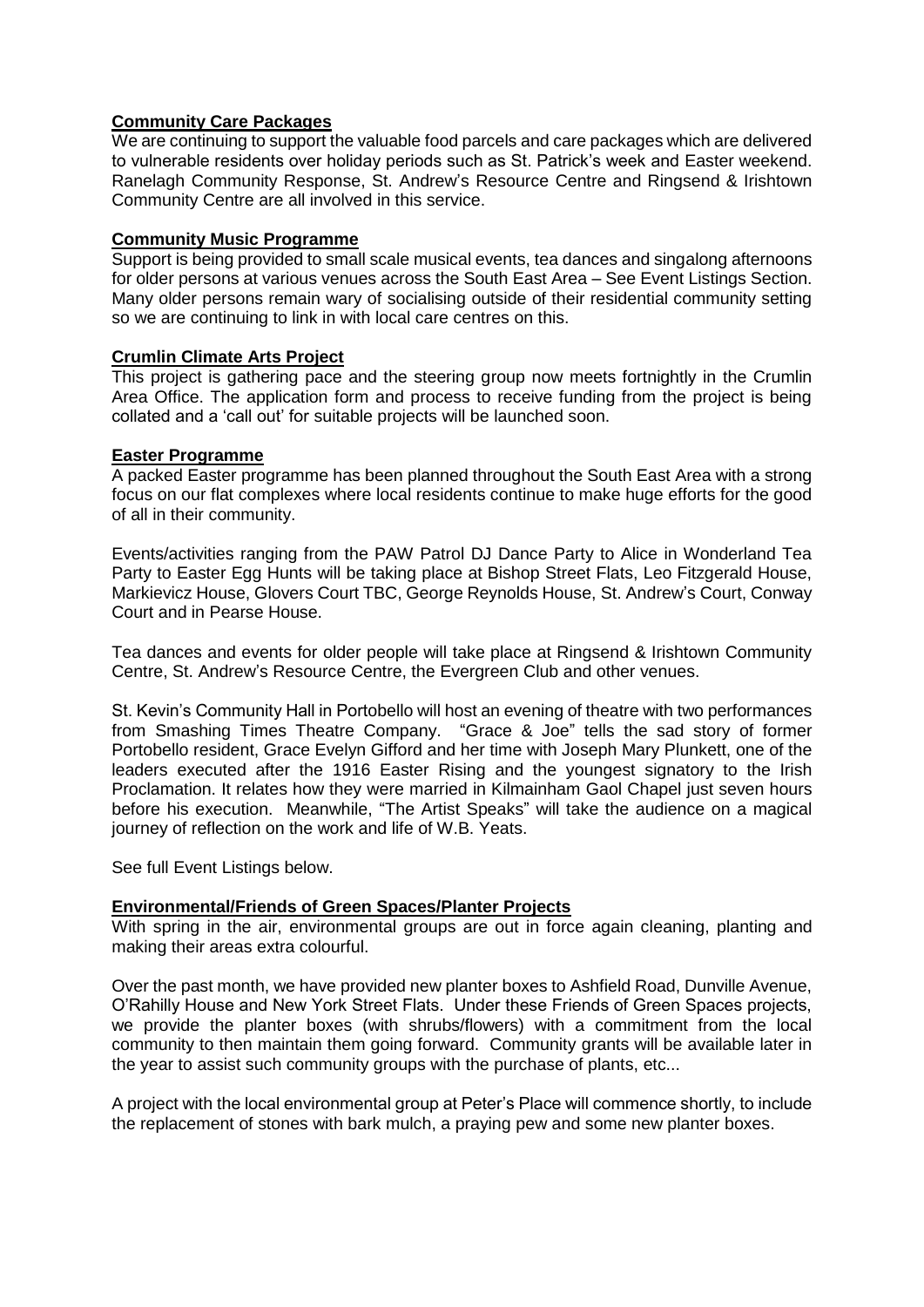A walkabout of Ballsbridge and Ringsend/Irishtown villages with our Community Team, DCC's Biodiversity Officer and the local Tidy Towns Groups took place in early March to look at and help support the local Tidy Towns Group's plans for 2022.

Our team have also helped link our Biodiversity Officer with local groups in the vicinity of the Cabbage Patch Park for a proposed biodiversity project which will include a wild (and vegetable?) garden and bird boxes. The 61<sup>st</sup> Merchants Quay Scout Group, YMCA and Iveagh Trust Residents will all be working our Parks Division on this project.

A few of the Tidy Towns Groups have organised village clean ups over the Easter weekend whilst the Team Dublin Clean-up will take place this year on Saturday, 30<sup>th</sup> April from 11-1pm. Interested groups will need to register on the An Taisce National Spring Clean website at the link below to take part and to avail of insurance cover on the day. <https://nationalspringclean.org/register-for-the-national-spring-clean/>

#### **GALs (Get a life over 55s), Ringsend Active Retirement & CYWMS Bingo Club**

The GALs are a voluntary group of women whom many will remember from their bewitching, show-stopping performances as the Witches of Ringsend & Irishtown at last year's Dockers & Demons Festival. The group formed 15 years ago through Ringsend Community Services and are now once again meeting up on a weekly basis. They attend training and development classes in The Spellman Centre with RCSF, Ringsend College, RICC and volunteer to help out at various festivals and events. Our team will be supporting their forthcoming Easter event and we'll also be sponsoring their annual 'Away Day' trip which is open to the wider community and will take off to Carlow this year at the end of April.

Staying in the area of Ringsend/Irishtown, our team has also recently assisted in a promotional drive for new members by Ringsend Active Retirement Group who have some exciting activities planned for the coming months.

Support also continues to be provided to the Monday Night Bingo Club at the CYWMS Hall which has been organised by the newly set up CY Bingo Pals (formerly Fairview Avenue and Square Residents). The group have some Bingo Specials planned for Mother's Day and Easter.

## **Men's Shed Programme**

The Men's Sheds groups across the area are now fully operational, see the weekly listing below for the times and days where anyone can drop in to meet the members.

The Community Team are hosting a multi-group event on the  $23<sup>rd</sup>$  of April, where the combined members of the Terenure, Crumlin and Rathmines Men's Shed will visit the racing at Mondello Park and then convene in Faughs G.A.A. Club for an evening of social activities.

The focus in the next few months will be enhancing the social profile of the clubs as many interactions that were in place were lost during the Covid period.

## **Sandymount Music on the Green**

The first of many family events planned for Sandymount Green this year takes place on Easter Saturday, organized by Sandymount Tidy Towns Community Association with support from our team. The message conveyed by this event will be to keep Sandymount Village tidy and safe and a clean-up of the village will take place from 1pm with the hope of encouraging new volunteers to get on board. In addition, there'll be much happening on the green with an open invitation to come play some music, as well as a special guest appearance by the Easter Bunny who will be handing out some mini-eggs. This event will coincide with the temporary closure of one road along by the green at weekends to allow for additional outdoor dining. Events in the planning for Sandymount Green this summer include the SAMRA Family Fun Day in May; Yeats Day, Bloomsday and the Sandymount Dog Show, all in June, and a Garden Party for Older Persons in July.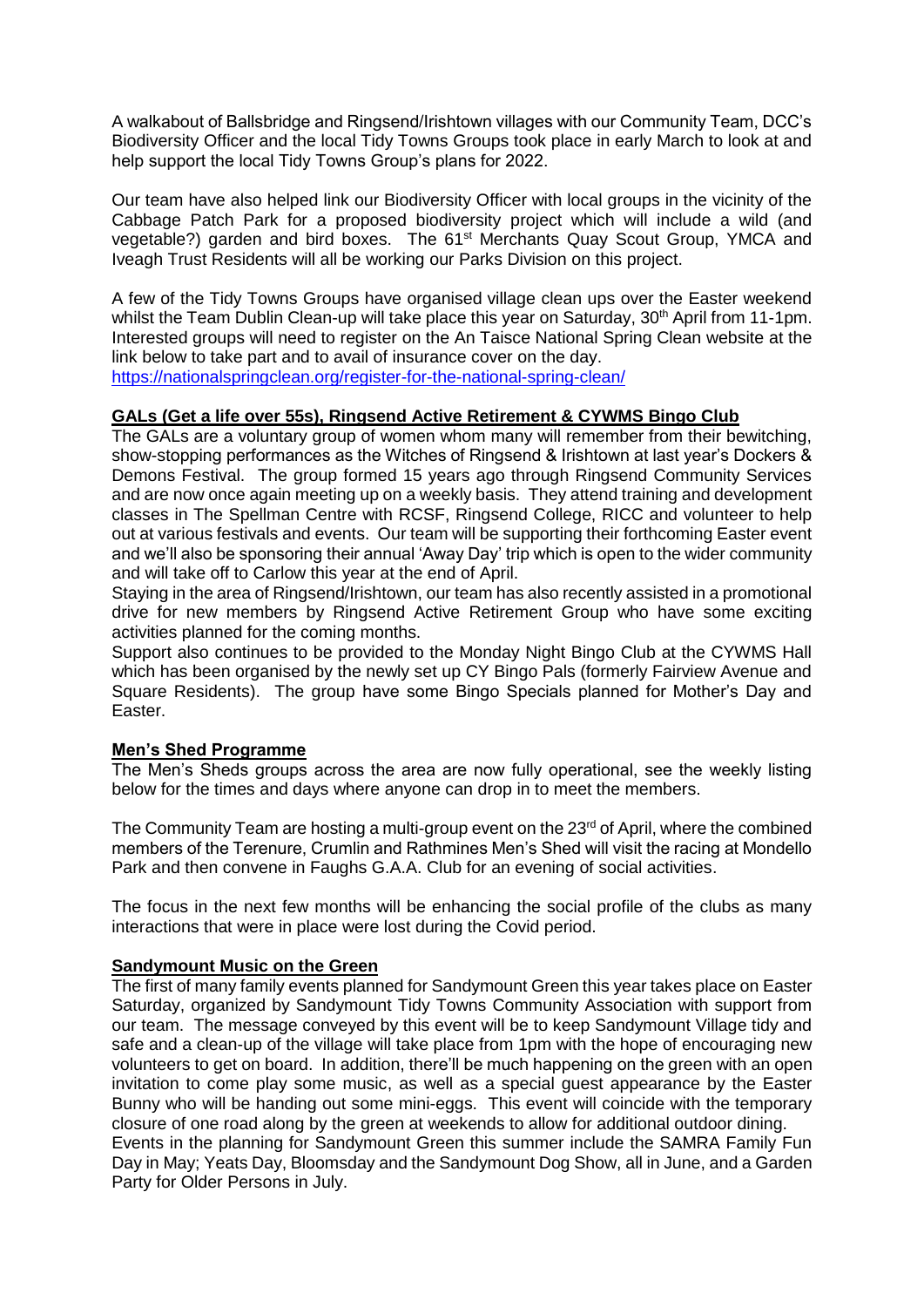### **Youth Diversion**

A contribution was given by us late last year through our central social inclusion fund to Ringsend Park-based Docklands Football Club which has a strong focus on youth diversion for those considered 'at risk 'in the area. This funding has recently helped three members of the club to undergo Safe Pass Awareness Training to encourage future employment opportunities.

Following a packed St. Patrick's Week programme, the Talk About Youth Project on Pearse Street have an equally full Easter programme planned for the young people in the area.

A special mention must go to one of last month's events which made a big impact locally in Ringsend. As part of our programme to mark International Women's Day, Ringsend Youth Services produced a very powerful exhibition entitled "**244 Reasons to end Gender Based Violence**", in tribute to all the women who have lost their lives to male violence since records began in 1996. This exhibition was launched at Ringsend & Irishtown Community Centre with an evening of song from local young women followed by stirring performances from Smashing Times Theatre Company which incorporated poignant scenes from the Easter Rising and the Holocaust.

#### **South East Area Community Events/Projects - April 2022**

**Note on Events: As there is currently a rise in Covid-19 cases in the community, it is advisable to check with the local Community Group/Project or the Community Officer to ensure any individual event (especially indoor) is still scheduled.**

2 April at 2pm - World Autism Day, Involve Autism Event at the Evergreen Club 2 April at 2pm – World Autism Day, D12 Autism Group Event at the BRU Crumlin 2 April at 6.30pm – Autism Equality Dublin Bay/World Autism Day Family Event on Thorncastle Street, Ringsend 3 April from 1-3pm – Community Information Day, Brickfield Park 8 April at 2pm - Evergreen Easter Tea Dance at the Evergreen Club 11-14 April – Pearse Street Talk about Youth Project Easter Programme 11-14 April – Ringsend Easter Camp at Ringsend & Irishtown Community Centre 12 April at 10.30am Harold's Cross Age Friendly Trip to Russborough House 12 April at 2pm – Seniors' Easter Tea Dance at Ringsend & Irishtown Community Centre with live music from Angel 13 April at 3pm - Queen of the Peace Rathgar Easter Party 14 April at 2pm – St. Andrew's Resource Centre Senior Care Easter Tea Dance with live music from Angel 14 April at 8pm – Grace & Joe/The Artist Speaks performances by Smashing Times Theatre Company at St. Kevin's Community Hall, Portobello 14 April from 10.30-11.30am – Parent and Toddler Group Easter Party, Evergreen Club 15 April at 2pm – GALs Easter Family Event at the Spellman Centre, Irishtown 16-18 April - Distribution of Community Response Food Parcels and Care Packages in Dublin 2, 4 & 6 16-18 April - Portobello Easter Window Competition & Egg Hunt 16 April from 10-4pm - Bushy Park Easter Market (Children's Fun Activities 12–2pm) 16 April at 12.30pm – Sandymount Tidy Towns Easter Clean Up & Music on the Green 16 April at 1pm – Bishop Street Flats Easter Family Day 16 April at 3pm – Leo Fitzgerald House Easter Family Day 16 April – Glovers Court Easter Family Day TBC 16 April at 3pm - Orwell Healthcare and Men's Shed Easter Party 16 April at 4pm – Markievicz House Easter Family Day 16 April – Ringsend Tidy Towns Easter Clean Up & Art Competition 17 April at 9am – Easter Junior Fun Run, Ringsend Park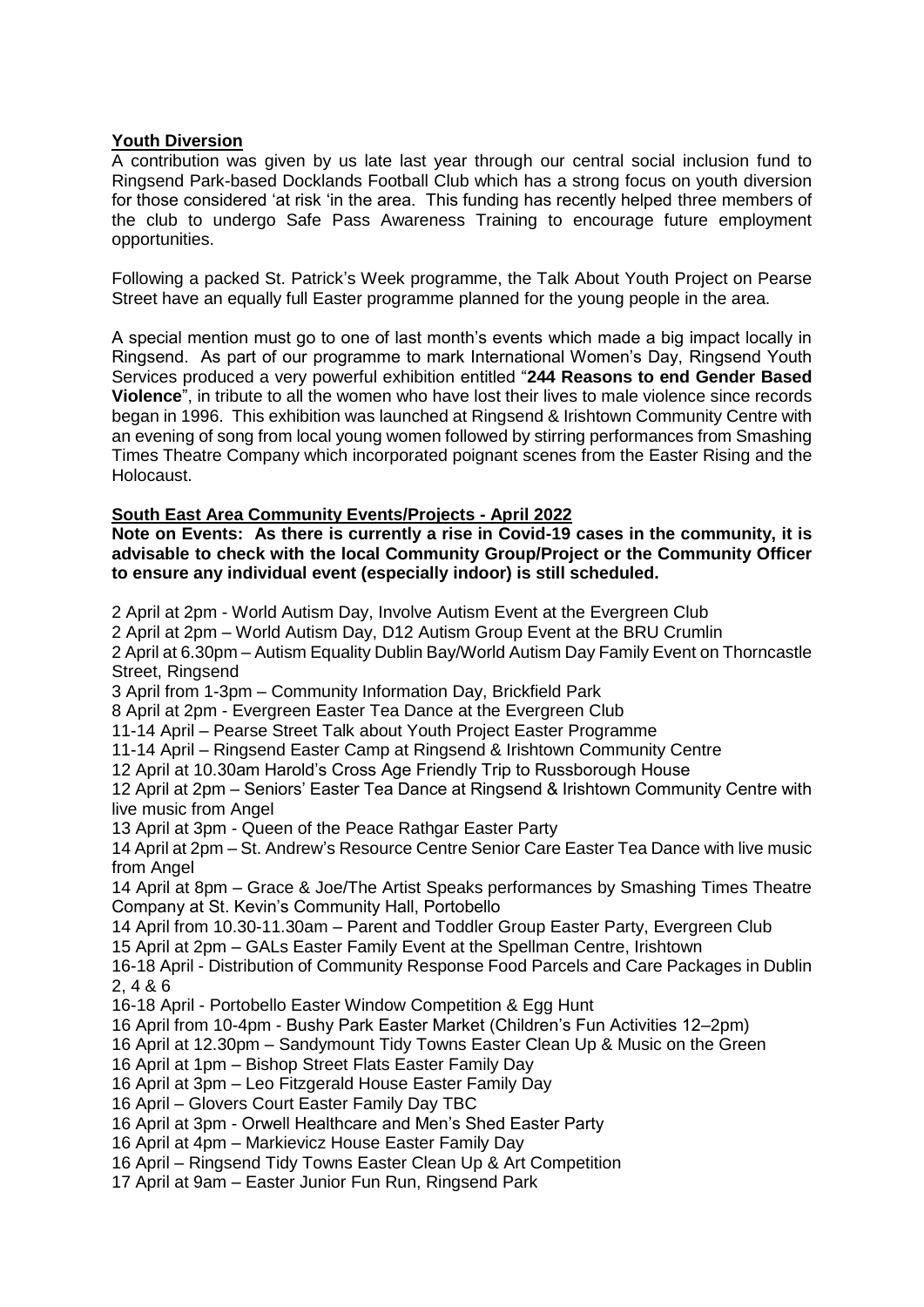17 April at 12pm – George Reynolds House Easter Family Day

17 April at 2pm – Conway Court Easter Family Day

17 April at 4pm – Pearse House Easter Family Day

17 April - St. Andrew's Court Egg Giveaway TBC

17 April – Boyne Street Egg Giveaway TBC

18 April – CYWMS Seniors' Easter Bingo Special

23 April – Trip to Mondello Park and Social Evening for Terenure, Crumlin and Rathmines Men's Shed Groups

24 April from 10-3pm – Evergreen Club Sale of Work, Village Car Park (rear section)

28 April at 8pm – Rathgar and Rathmines Historical Talk, Christ Church Rathgar

30 April – GALs (Get a Life Over 55s) Trip to Carlow

30 April from 11-1pm – Team Dublin Clean Up

1 May from 12.30-5.30pm – York Road and Avenue Street Party

## **Weekly Activity Chart - April 2022**

Activities with a (D) are Drop In, all others must be booked at the location before attending

| Day             | <b>Time</b>           | <b>Activity</b>                     | <b>Location</b>                                         |
|-----------------|-----------------------|-------------------------------------|---------------------------------------------------------|
| <b>Monday</b>   | 10.30am -1.30pm       | Crumlin Men's Shed (D)              | Rear of 146 Sundrive Road                               |
|                 | 2.15pm                | Iris Charles Bridge Club            | <b>Iris Charles Centre</b>                              |
|                 | $7.00pm - 9.30pm$     | Rathmines Men's Shed (D)            | <b>Holy Trinity Church</b>                              |
|                 | $8.15$ pm $-9.45$ pm  | <b>Bingo Night</b>                  | CYMS, Ringsend                                          |
| <b>Tuesday</b>  | $6.00pm - 7.00pm$     | Pilates Classes (male/female)       | Evergreen Club                                          |
|                 | $7.00pm - 8.00pm$     | Men on the Move (D)                 | St. Joseph's Parish Hall                                |
| Wednesday       | $3.00$ pm $- 4.30$ pm | Terenure Men's Shed (D)             | Evergreen Club                                          |
| <b>Thursday</b> | 10.00am<br>12.00pm    | Parent and Toddler Group (D)        | Evergreen Club                                          |
|                 | 10.30am - 1.30pm      | Crumlin Men's Shed (D)              | Rear of 146 Sundrive Road                               |
|                 | $2.00pm - 3.00pm$     | <b>Online Gardening</b>             | Active I.T. Club (Terenure<br><b>Enterprise Centre)</b> |
|                 | $2.00pm - 4.00pm$     | Crumlin Sen. Citizens' Group<br>(D) | Parish<br>St.<br>Bernadette's<br>Hall                   |
|                 | $7.00pm - 8.00pm$     | Men on the Move (D)                 | Evergreen Club                                          |
|                 | 7.15pm                | Iris Charles Bridge Club            | <b>Iris Charles Centre</b>                              |
| <b>Friday</b>   | 11.00am<br>12.00pm    | Chair Aerobics (male/female)        | Evergreen Club                                          |
| <b>Saturday</b> | $10.00am - 4.00pm$    | Bushy Park Market (D)               | <b>Bushy Park</b>                                       |

All activities supported by the SEA Community Team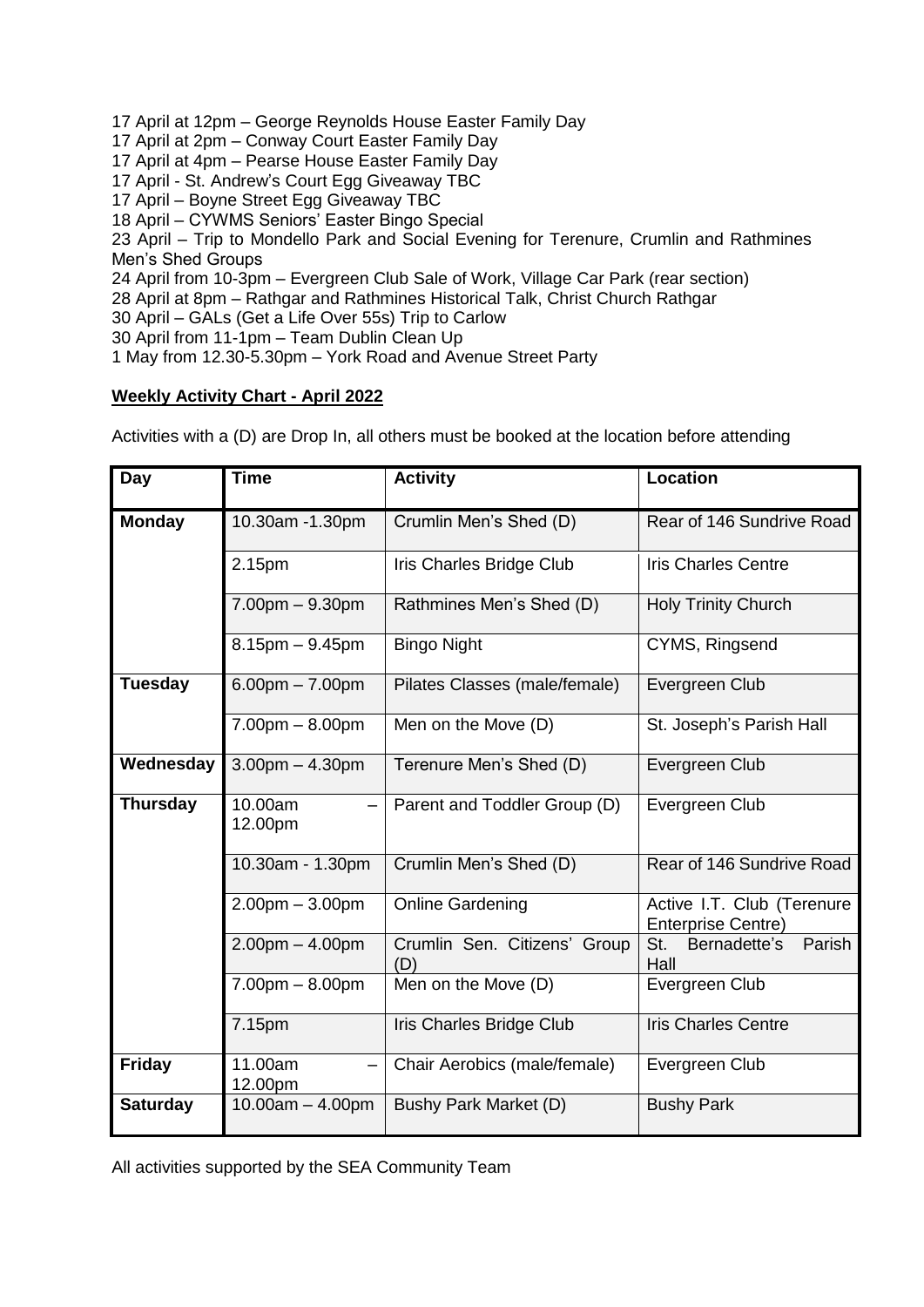## **Waste Management / Environmental Services`**

- Community Equipment Requests (Bags Gloves etc...) March**:** 28
- Public Domain Collections from Community (Litter/Leaves) 26
- Door to door Waste Management enquiries resumed 28<sup>th</sup> March.
- National Spring Clean taking place 1<sup>st</sup> 30<sup>th</sup> April 2022
- New power washing vehicle (night operation) for South East Area commenced operation end March.

## **Public Domain Deep Cleans for March 2022**

**City Centre:** Cathedral Lane/ Cathedral View / Cathedral View Walk/ Cathedral View Court/ New Street Gardens

**Donnybrook:** Brendan Road , Auburn Road, Victoria Avenue , Home Villas, Seaview **Terrace** 

**Crumlin :** Lismore Road (Community assisted deep clean) ,Rutland Grove

**Ringsend** Strand Street /Herbert Place / Strasburg Terrace/Pembroke Street /Chapel Avenue/Bath Street /Bayview

**Ballsbridge:** Ailesbury Road/ Ailesbury Drive

## **Graffiti Removal**

Square metres removed in March: **240**

#### **Abandoned Bicycles**

Abandoned bikes removed YTD**: 104**

#### **Weed Control 2022**

Weed control operation has commenced in North West Area using Foamstream. A pilot scheme using battery operated strimmers will be started in early April.

## **Joint Policing Committee (JPC)**

23<sup>rd</sup> June 2022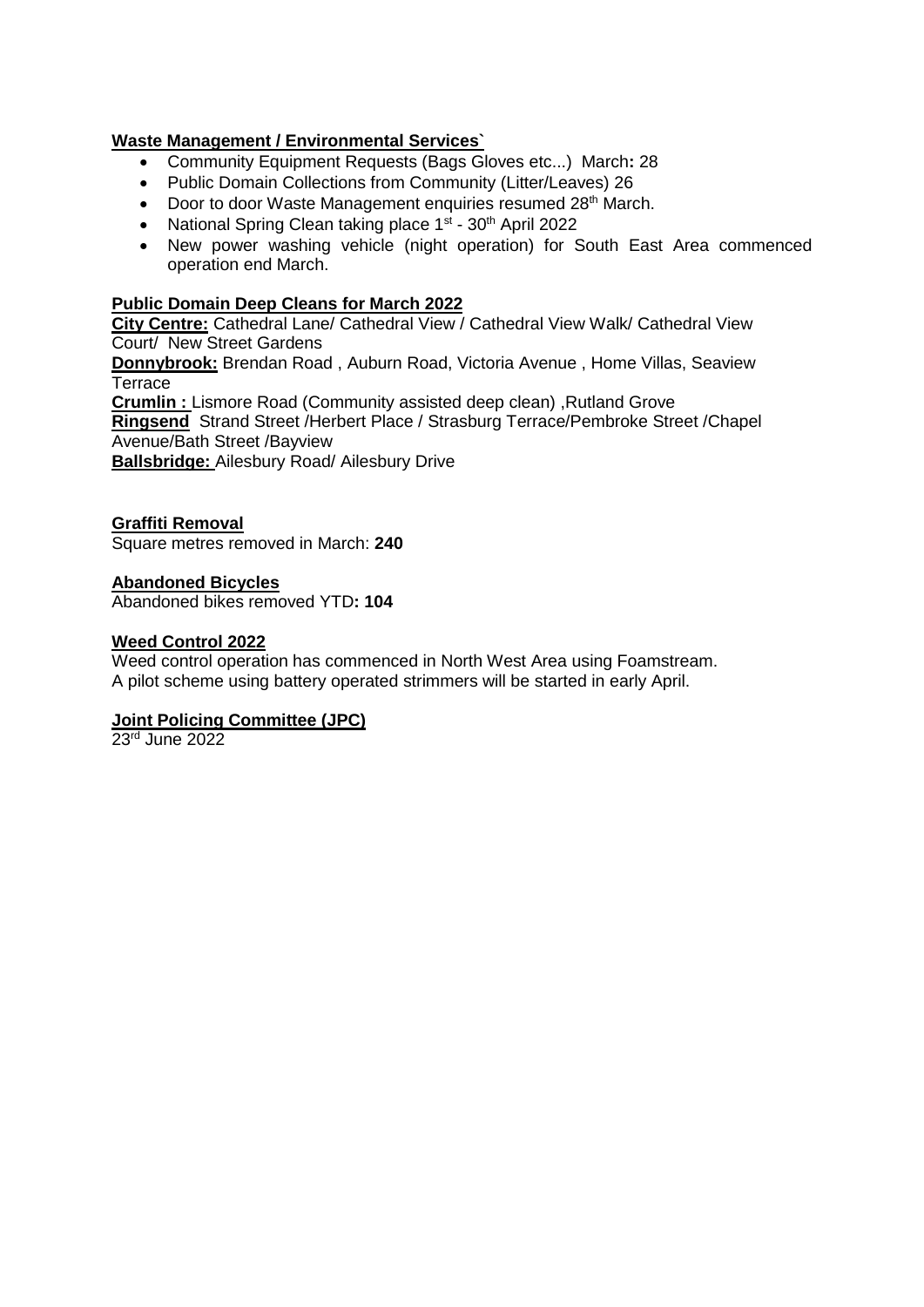## **SOUTH EAST AREA COMMITTEE DUBLIN CITY SPORT & WELLBEING PARTNERSHIP REPORT APRIL 2022**



### **Linking with National Events**

Over the next few weeks DCSWP will be linking on with the following major events. Programmes and initiatives in the South East Area will run in tandem with national and international events across communities and will be promoted across all social media platforms.

| <b>Date</b>         | Event                                                    |
|---------------------|----------------------------------------------------------|
| 5 <sup>th</sup> May | Rowing Inter-school Blitz in Grand Canal Dock            |
|                     | National Active Schools Week - DCSWP Officers have been  |
| $3rd - 6th$ May     | engaging with schools across the area to support/advise. |

## **The launch of DSWP's Virtual Hub**

The official launch of the DCSWP Virtual Hub remains TBC. The HUB was initially created to support virtual deliver of the 2021 Change for Life programme and over the past 12-18 months has undergone development in partnership with Titan Experience. While the Hub will be an invaluable resource in terms of enhancing service delivery, it will not replace face to face programmes in communities. Its purpose will be to promote the work DCSWP does in communities across the city, provide up to date information and give platforms to our programmes while linking to the service's social media platforms.

> Twitter: @dccsportsrec

Facebook: [DublinCitySportandWellbeing](https://www.facebook.com/DublinCitySportandWellbeingPartnership/)

- > Instagram: @dublincitysportandwellbeing
- Dublin City Sport & Wellbeing Partnership Virtual Hub: [dcwsphub.ie](http://www.dcswphub.ie/) (official launch remains TBC).
- $\triangleright$  Email: [sports@dublincity.ie](file://///dccdata/cande/Shared/EandC/Sport%20&%20Wellbeing%20Partnership/Communications/Area%20Committee%20Reports/Reporting%202022/South%20East%20Area/sports@dublincity.ie)

## **Return to Sport and Physical Activity Grant 2022**

Sports clubs and community groups operating within the administrative area of Dublin City Council have been invited to apply for financial assistance to cover costs associated with a full return to sport and physical activity after the lifting of restrictions. The grant is funded by Sport Ireland and administered by the Dublin City Sport & Wellbeing Partnership.

The grant was advertised on Tuesday  $1<sup>st</sup>$  March – the closing date for applications was Monday 21st March. 95 applications were received from local clubs in total for 2022

Grant information and advice can be found on the DCSWP page on the main DCC website: <https://www.dublincity.ie/residential/sports-and-leisure/dublin-city-sport-wellbeing-partnership>

## **South East Area April/May Core Programme Update:**

## **1. Change For Life – Underactive Communities**

The DCSWP Change for Life programme aims to improve the health of local communities through a partnership and multi-faceted approach designed to support people to adopt and commit in the long-term to an overall healthier lifestyle.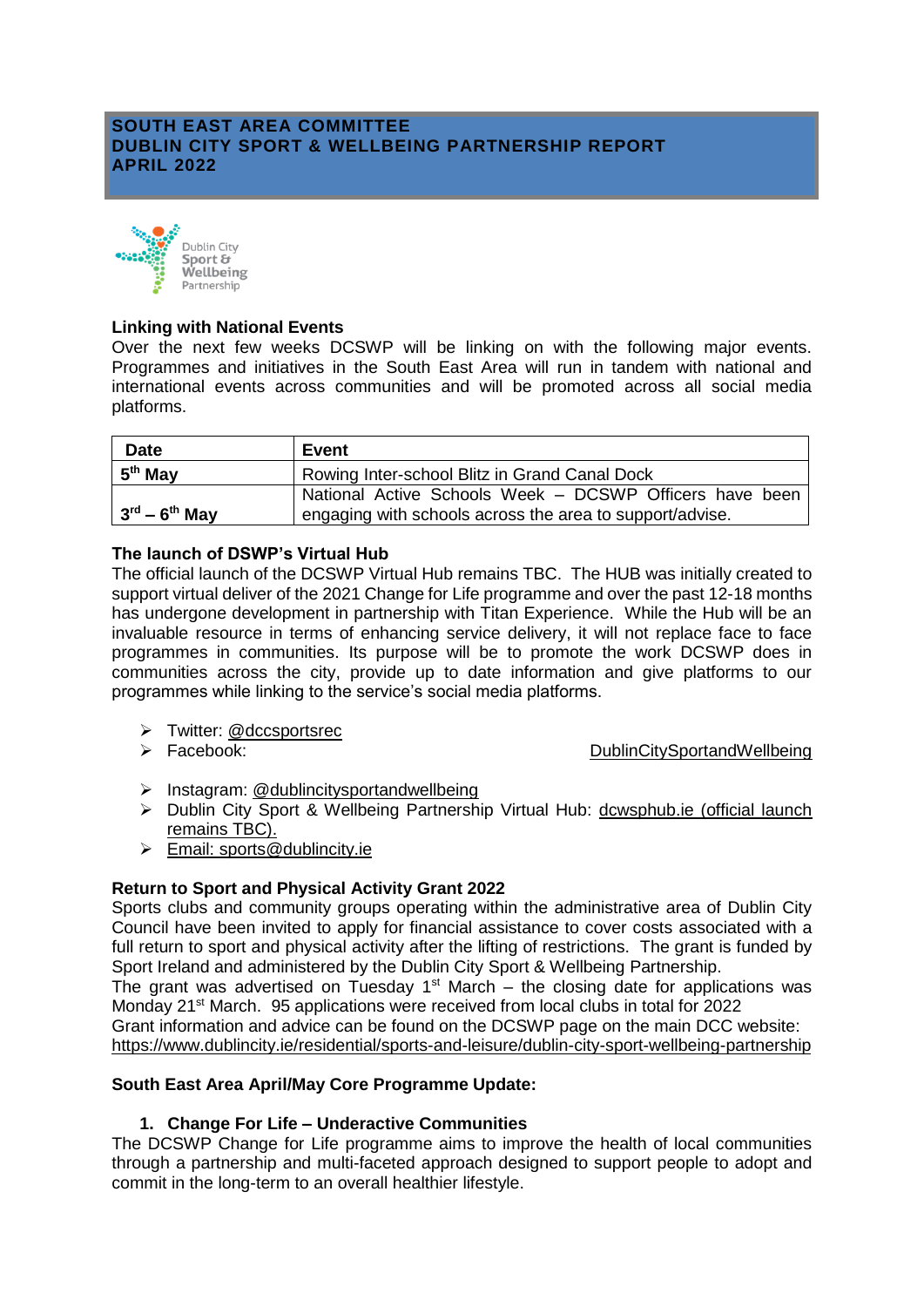| Core programme:                         | <b>Change For Life Harold's Cross</b>    |
|-----------------------------------------|------------------------------------------|
| Description of programme activity e.g.: | Fitness classes and wellbeing advice for |
| Tag Rugby, Chair Aerobics etc.          | inactive adults                          |
| <b>Partners:</b>                        | Home School Liaison Officer              |
| Age group:                              | <b>Adults</b>                            |
| Gender:                                 | Mixed                                    |
| Date/time and location:                 | Tuesday 8:30am Harold's Cross National   |
|                                         | School                                   |
|                                         | Thursday 8:30am                          |
| Estimated Number of<br><b>Programme</b> | 20                                       |
| Participants per session:               |                                          |
| <b>Programme Start Date:</b>            | 8 <sup>th</sup> March                    |
| <b>Programme End Date:</b>              | 14 <sup>th</sup> April                   |

| Name of name ore programme:             | <b>Change For Life Terenure</b>        |
|-----------------------------------------|----------------------------------------|
| Description of programme activity:      | Fitness classes and wellness advice to |
|                                         | inactive adults                        |
| Age group:                              | <b>Adults</b>                          |
| Gender:                                 | Mixed                                  |
| <b>Date/time and location:</b>          | Tuesday & Friday 17:45 The Evergreen   |
|                                         | Centre, Terenure                       |
| <b>Estimated Number of</b><br>Programme | 20                                     |
| Participants per session:               |                                        |
| <b>Programme Start Date:</b>            | 8 <sup>th</sup> March                  |
| <b>Programme End Date:</b>              | 15 <sup>th</sup> April                 |

# **2. Forever Fit – Older Adults (55 + years)**

| Name of core programme:                              | <b>Forever Fit</b>                   |
|------------------------------------------------------|--------------------------------------|
| Description of programme activity:                   | Chair Fit classes                    |
| Age group:                                           | Over 55                              |
| Gender:                                              | Mixed                                |
| Date/time and location:                              | Friday 11am The Evergreen<br>Centre, |
|                                                      | Terenure                             |
| <b>Estimated</b><br><b>Number</b><br>Programme<br>of | 20                                   |
| Participants per session:                            |                                      |
| <b>Programme Start Date:</b>                         | 11 <sup>th</sup> February            |
| <b>Programme End Date:</b>                           | 15 <sup>th</sup> April               |

| <b>Forever Fit -Dance for Life</b>    |
|---------------------------------------|
| Dance classes for Older Adults        |
| Over 55                               |
| Mixed                                 |
| Tuesday<br>11am The Evergreen Centre, |
| Terenure                              |
| 20                                    |
|                                       |
| 8 <sup>th</sup> March                 |
| 26 <sup>th</sup> April                |
|                                       |

| Name of core programme:            | <b>Forever Fit</b> |
|------------------------------------|--------------------|
| Description of programme activity: | Chair Fit          |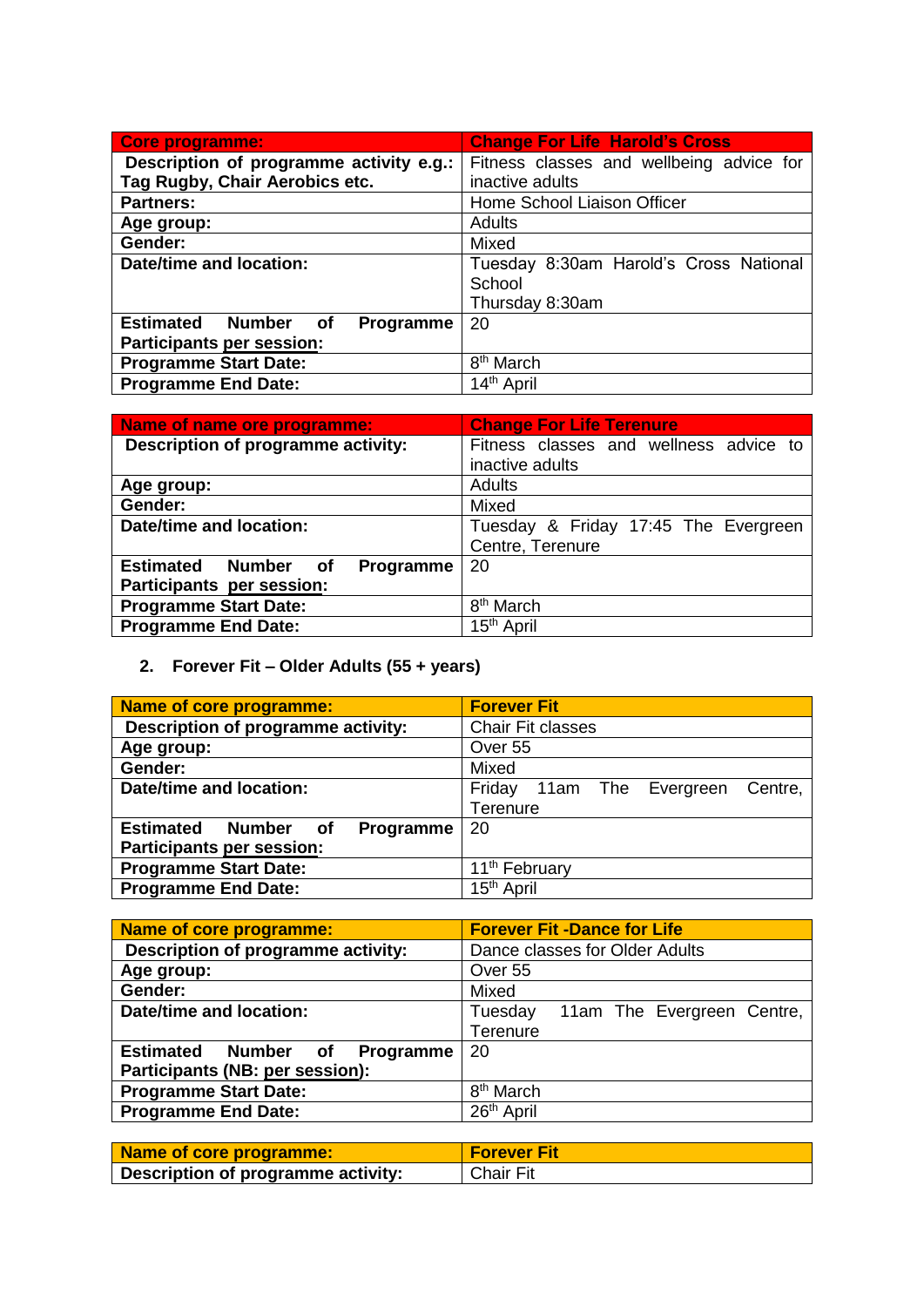| Age group:                                           | Over 55                                 |
|------------------------------------------------------|-----------------------------------------|
| Gender:                                              | Mixed                                   |
| Date/time and location:                              | Friday<br>11am The Evergreen<br>Centre, |
|                                                      | Terenure                                |
| <b>Estimated</b><br>Number<br>of<br><b>Programme</b> | 20                                      |
| <b>Participants:</b>                                 |                                         |
| <b>Programme Start Date:</b>                         | 11 <sup>th</sup> February               |
| <b>Programme End Date:</b>                           | 15 <sup>th</sup> April                  |

#### **3. Women in Sport**

DCSWP South East area officers are currently supporting women who plan to take part in the VHI Women's Mini Marathon by delivering training sessions in the weeks leading up to the main event in June 2022.

| Name of core programme:                              | <b>Mini-Marathon Training for women</b> |
|------------------------------------------------------|-----------------------------------------|
| Description of programme activity e.g.:              | Training programme for women looking to |
| Tag Rugby, Chair Aerobics etc.                       | complete the Women's mini-marathon      |
| Age group:                                           | <b>Adults</b>                           |
| Gender:                                              | Female                                  |
| Date/time and location:                              | Thursday 6:30pm The Evergreen Carpark,  |
|                                                      | Terenure                                |
| <b>Estimated</b><br>Programme<br><b>Number</b><br>of | 40                                      |
| <b>Participants per session:</b>                     |                                         |

## **4. School programmes**

| Name of core programme:                    | <b>After-school Wellness</b>   |
|--------------------------------------------|--------------------------------|
| Description of programme activity@         | Yoga, Pilates, Mindfulness     |
| <b>Partners:</b>                           | <b>Local Secondary Schools</b> |
| Age group:                                 | $13$ yrs $+$                   |
| Gender:                                    | Girls                          |
| <b>Date/time and location:</b>             | <b>Clogher Road</b>            |
| <b>Estimated Number</b><br>Programme<br>of | 20 per class                   |
| <b>Participants per session:</b>           |                                |
| <b>Programme Start Date:</b>               | Ongoing                        |

| Name of core programme:                 | <b>Frisbee</b>                            |
|-----------------------------------------|-------------------------------------------|
| Description of programme activity:      | Frisbee Classes. Introduce new sports and |
|                                         | activities to pupils.                     |
| <b>Partners:</b>                        | <b>Local Secondary Schools</b>            |
| Age group:                              | $13yrs +$                                 |
| Gender:                                 | Female                                    |
| <b>Date/time and location:</b>          | Week 28th March Sundrive Park?            |
| <b>Estimated Number of</b><br>Programme | 20 per class                              |
| <b>Participants per session:</b>        |                                           |
| <b>Programme Start Date:</b>            | 28 <sup>th</sup> March 2022               |
| <b>Programme End Date:</b>              | Ongoing                                   |

| Name of core programme:            | <b>After-School</b>            |
|------------------------------------|--------------------------------|
| Description of programme activity: | Soccer programme               |
| <b>Partners:</b>                   | <b>Local Secondary Schools</b> |
| Age group:                         | $14$ vrs $+$                   |
| Gender:                            | Female                         |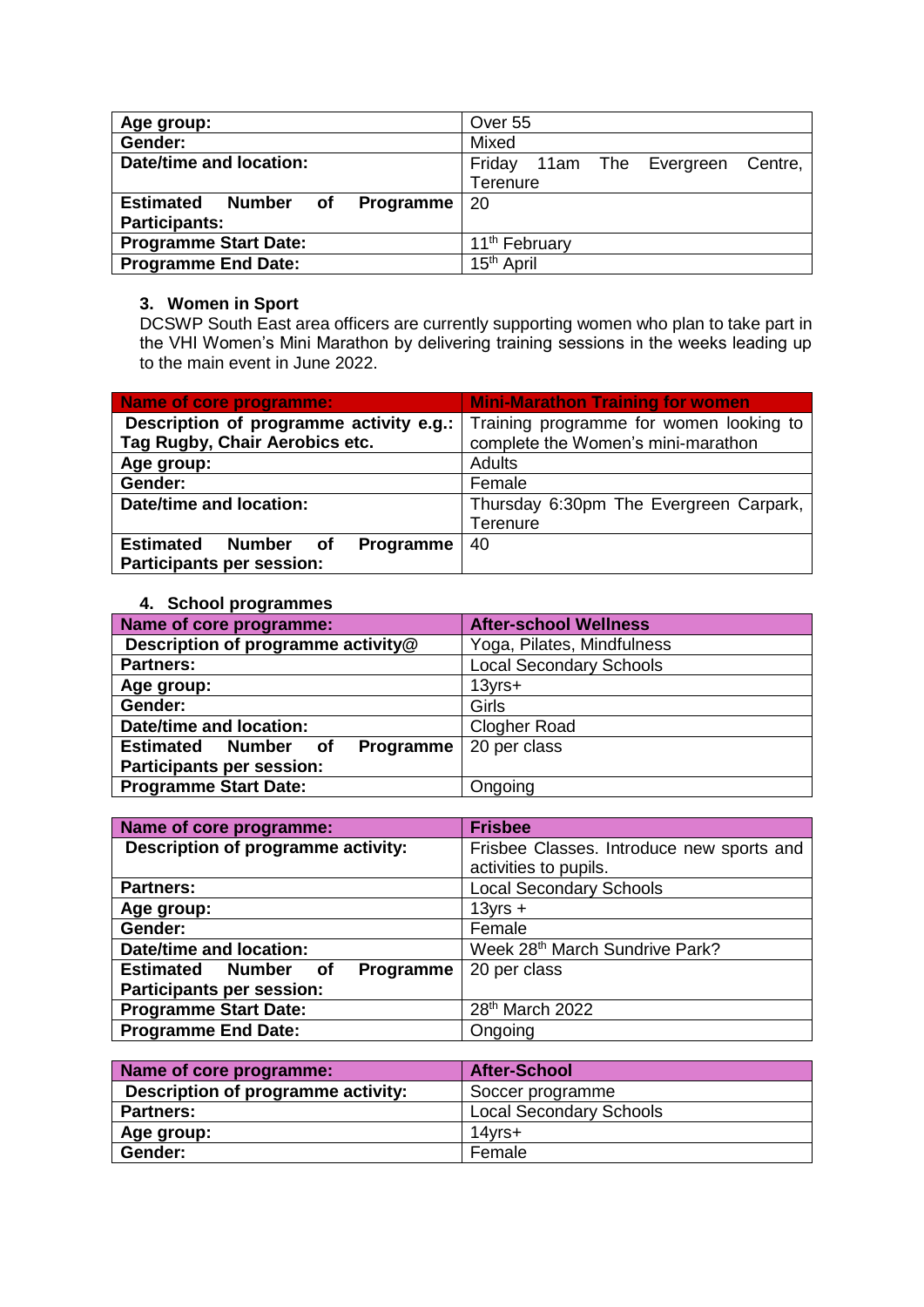| Date/time and location:                    | Thursdays 3-4pm Clogher road small Astro<br>Pitch |
|--------------------------------------------|---------------------------------------------------|
| <b>Estimated Number of Programme</b> 10-15 |                                                   |
| <b>Participants per session:</b>           |                                                   |
| <b>Programme Start Date:</b>               | 3 <sup>rd</sup> Feb                               |
| <b>Programme End Date:</b>                 | Ongoing                                           |

| Name of core programme:                    | <b>Girls Rugby</b>                       |
|--------------------------------------------|------------------------------------------|
| Description of programme activity:         | Tag rugby                                |
| Partners (If any):                         | <b>CBS Westland Row</b>                  |
| Age group:                                 | 13-18yrs.                                |
| Gender:                                    | Female                                   |
| Date/time and location:                    | Thursday 3-4pm PARC Astro, Pearse Street |
| <b>Estimated Number</b><br>Programme<br>of | 16                                       |
| Participants per session:                  |                                          |
| <b>Programme Start Date:</b>               | Present                                  |
| <b>Programme End Date:</b>                 | Ongoing                                  |

# **5. Sport Inclusion – People with Physical, Intellectual and Sensory Disabilities**

| Name of core programme:                              | After-school                                |
|------------------------------------------------------|---------------------------------------------|
| Description of programme activity:                   | Fun and Games FMS activities at St Peter's  |
|                                                      | Special School for Children with Autism     |
| Age group:                                           | $5 - 18$                                    |
| Gender:                                              | Mixed                                       |
| Date/time and location:                              | after-school, St Peter's Special<br>Tuesday |
|                                                      | School                                      |
| <b>Estimated</b><br><b>Number</b><br>Programme<br>of | 60                                          |
| Participants per session                             |                                             |
| <b>Programme Start Date:</b>                         | 1 <sup>st</sup> March                       |
| <b>Programme End Date:</b>                           | 15 <sup>th</sup> April                      |

| Name of core programme:                                     | <b>Dance Fit</b>                          |
|-------------------------------------------------------------|-------------------------------------------|
| Description of programme activity                           | Dance fit classes for St Michael's House  |
|                                                             | Rathmines                                 |
| Age group:                                                  | $18 - 21$                                 |
| Gender:                                                     | Mixed                                     |
| Date/time and location:                                     | Wednesday<br>1pm<br>Turas<br>Day<br>Care, |
|                                                             | Rathmines                                 |
| <b>Estimated</b><br><b>Number</b><br><b>Programme</b><br>of | 12                                        |
| Participants per session:                                   |                                           |
| <b>Programme Start Date:</b>                                | 14 <sup>th</sup> February                 |
| <b>Programme End Date:</b>                                  | 15 <sup>th</sup> April                    |

# **6. Thrive – Adults with Mental Health Difficulties**

| Name of core programme:            | <b>Thrive</b>                          |
|------------------------------------|----------------------------------------|
| Description of programme activity: | Clients of Rehab group access activity |
|                                    | sessions in Trinity Sports             |
| <b>Partners:</b>                   | Trinity Sports & Rehab group           |
| Age group:                         | $+18$ yrs.                             |
| Gender:                            | Male                                   |
| Date/time and location:            | Wed 16 <sup>th</sup> March             |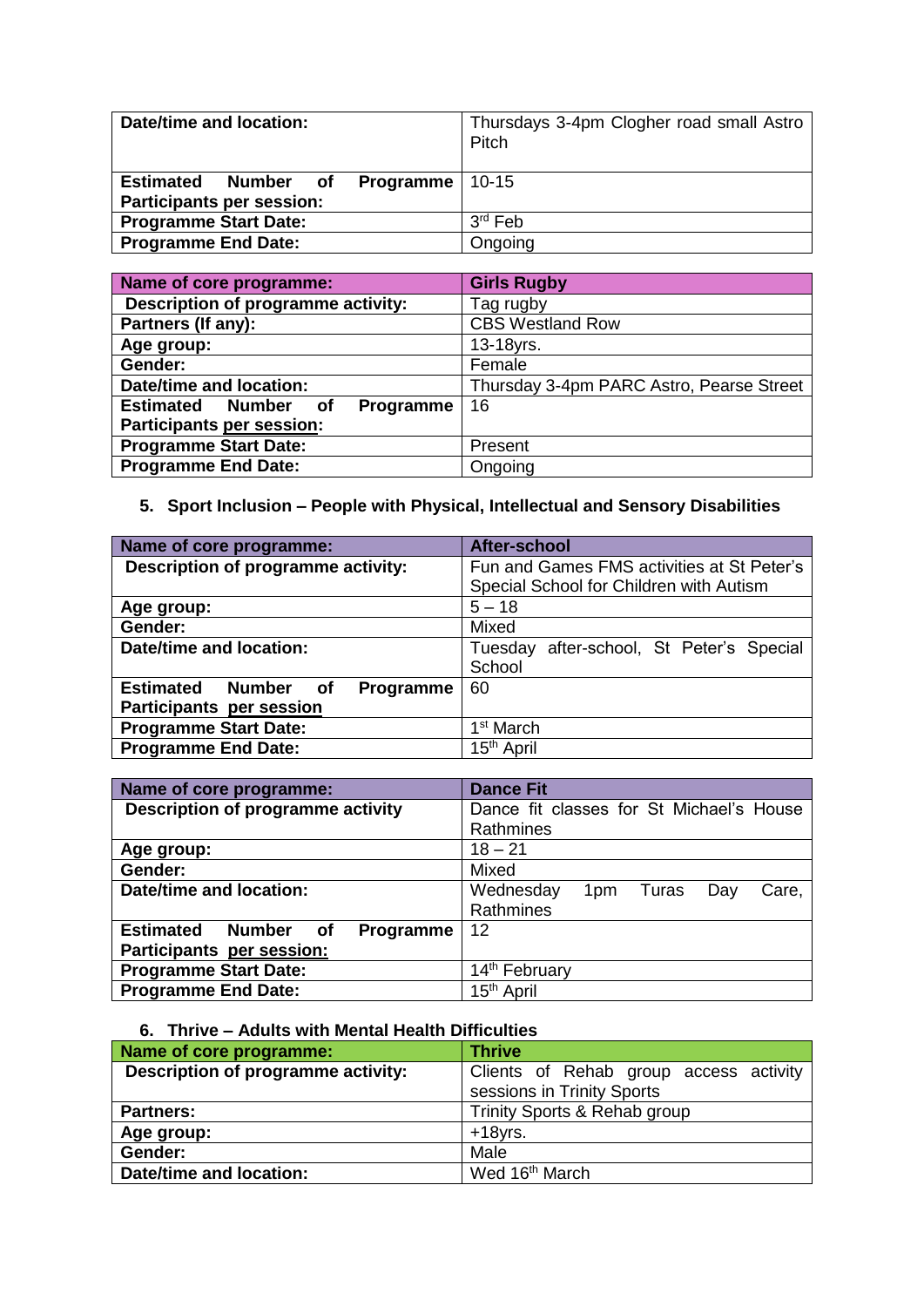| <b>Estimated</b>                 |  | <b>Number</b> of <b>Programme</b>   10 |                        |
|----------------------------------|--|----------------------------------------|------------------------|
| <b>Participants per session:</b> |  |                                        |                        |
| <b>Programme Start Date:</b>     |  |                                        | 9 <sup>th</sup> March  |
| <b>Programme End Date:</b>       |  |                                        | 13 <sup>th</sup> April |

## **7. Youth At Risk (Young people age 10-21 years)**

Youth at risk programmes aim provide viable outlets for young people to take part in and enjoy sport and physical activity on an ongoing basis thereby mitigating ant-social activity/behaviour. Programmes are delivered in partnership with various partners including local Youth Services and An Garda Síochána.

| Name of core programme:                    | <b>Youth fit</b>                       |
|--------------------------------------------|----------------------------------------|
| Description of programme activity:         | Athletics schools programme            |
| <b>Partners:</b>                           | St Patrick's Girls' School. Al officer |
| Age group:                                 | 8-12 yrs.                              |
| Gender:                                    | Girls                                  |
| Date/time and location:                    | Fri 10-12                              |
| <b>Estimated Number</b><br>Programme<br>of | 82                                     |
| Participants per session:                  |                                        |
| <b>Programme Start Date:</b>               | 11 <sup>th</sup> March                 |
| <b>Programme End Date:</b>                 | Extended to 6 <sup>th</sup> May        |

| <b>Name of core programme:</b>             | <b>Youth Fit</b>            |
|--------------------------------------------|-----------------------------|
| Description of programme activity:         | Friday night soccer         |
| <b>Partners:</b>                           | RIccy's youth service       |
| Age group:                                 | 13-17yrs                    |
| Gender:                                    | Male                        |
| <b>Date/time and location:</b>             | Fri 5-6pm Irishtown stadium |
| <b>Estimated Number</b><br>Programme<br>of | 12                          |
| Participants per session:                  |                             |
| <b>Programme Start Date:</b>               | 11 <sup>th</sup> March      |
| <b>Programme End Date:</b>                 | Extended to May 13th        |

| <b>Name of core programme:</b>             | <b>Youth Fit - Easter Activities</b>     |
|--------------------------------------------|------------------------------------------|
| Description of programme activity:         | Adventure Activities for youth services  |
| Partners (If any):                         | Youth services - Riccy's and St Andrew's |
| Age group:                                 | 13-18yrs                                 |
| Gender:                                    | Mixed                                    |
| Date/time and location:                    | TBC                                      |
| <b>Estimated Number</b><br>Programme<br>of | 10                                       |
| <b>Participants per session:</b>           |                                          |
| <b>Programme Start Date:</b>               | April 12 <sup>th</sup>                   |
| <b>Programme End Date:</b>                 | April 21st                               |

| Name of core programme:            | <b>Youth Fit Orienteering</b>             |
|------------------------------------|-------------------------------------------|
| Description of programme activity: | Delivered using the new app developed by  |
|                                    | DCSWP and Orienteering Ireland. Loreto    |
|                                    | Secondary school, Crumlin to partake in a |
|                                    | number events throughout April/May/June   |
| <b>Partners:</b>                   | Project/Orienteering<br>Clay<br>Youth     |
|                                    | Ireland/Loreto Secondary school           |
| Age group:                         | 13yrs-17yrs                               |
| Gender:                            | Female                                    |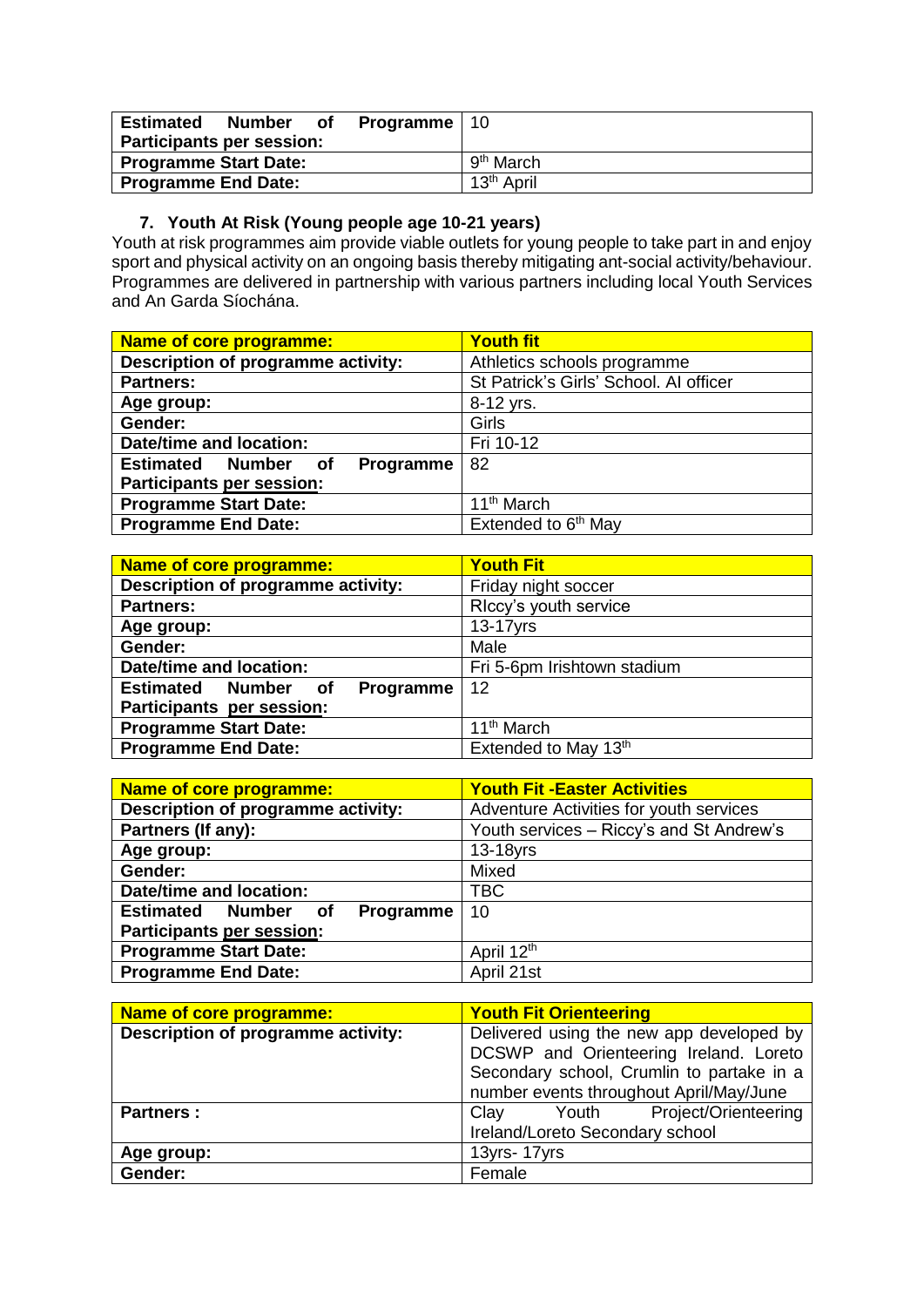| Estimated Number of Programme per   30+ |                               |
|-----------------------------------------|-------------------------------|
| session:                                |                               |
| <b>Programme Start Date:</b>            | April 2022 (Dates remain TBC) |
| <b>Programme End Date:</b>              | June 2022                     |

#### **Other Programmes:**

#### **Health Improvement in the Community**

**Men on the Move is a free, twelve-week community-based beginners' physical activity programme for inactive adult men.** The wellness and physical activity programme is delivered by DCSWP's Health Improvement Officer in conjunction with the HSE. Men on the Move supports men to begin their journey to reconnect with themselves via a safe and non-judgemental and sociable environment. It consists of structured group exercise, experiential workshops, resources, a celebration event and more.

 $\triangleright$  In the South East area the following Men on the Move programme continues:

| <b>Name of core programme:</b>                       | <b>Men on the Move</b>                |
|------------------------------------------------------|---------------------------------------|
| Description of programme activity:                   | Men's Fitness classes for men over 55 |
| <b>Partners:</b>                                     | <b>HSE</b>                            |
| Age group:                                           | <b>Older Adults</b>                   |
| Gender:                                              | Male                                  |
| <b>Date/time and location:</b>                       | 7pm St Joseph's Terenure,<br>Tuesday  |
|                                                      | Thursday 7pm The Evergreen Centre.    |
|                                                      | Terenure                              |
| <b>Number</b><br><b>Estimated</b><br>Programme<br>of | 20                                    |
| <b>Participants per session:</b>                     |                                       |
| <b>Programme Start Date:</b>                         | 1 <sup>st</sup> February              |
| <b>Programme End Date:</b>                           | 15 <sup>th</sup> April                |

## **Sport Inclusion & Integration Update (Citywide)**

| Name of programme:    | <b>Programme Detail:</b>                                 | <b>Target Group:</b>           |
|-----------------------|----------------------------------------------------------|--------------------------------|
| <b>Sports Ability</b> | Multi-sport                                              | programme Adults age 18+ years |
|                       | delivered in Trinity College   (intellectual disability) |                                |
|                       | every Wednesday at 12pm                                  |                                |
|                       | (until 20 <sup>th</sup> April)                           |                                |

Sport Inclusion and Integration Officers will be delivering Sport Ability programmes over the next period on a citywide basis. Programmes will include participants from the South East area. For more details please contact DCSWP

## **DCSWP South East Area Co-Funded Programmes:**

## **Athletics in the Community**

DCSWP Athletics Officers are currently assisting DCSWP in the planning and delivery of the primary school's cross-country event 2022. The events will take place on the following dates and locations and will include schools from the South East area.

- $\triangleright$  Wednesday 4<sup>th</sup> May Sundrive Park, Crumlin/Kimmage (during Active School's Week)
- $\triangleright$  Wednesday 11<sup>th</sup> May Ringsend Park

## **Boxing in the Community**

The South East area Boxing Officer continues to engage with primary schools and secondary schools (Transition Year) in the area in relation to the IABA Startbox Bronze, Silver and Gold programme and the Olympic Education programme.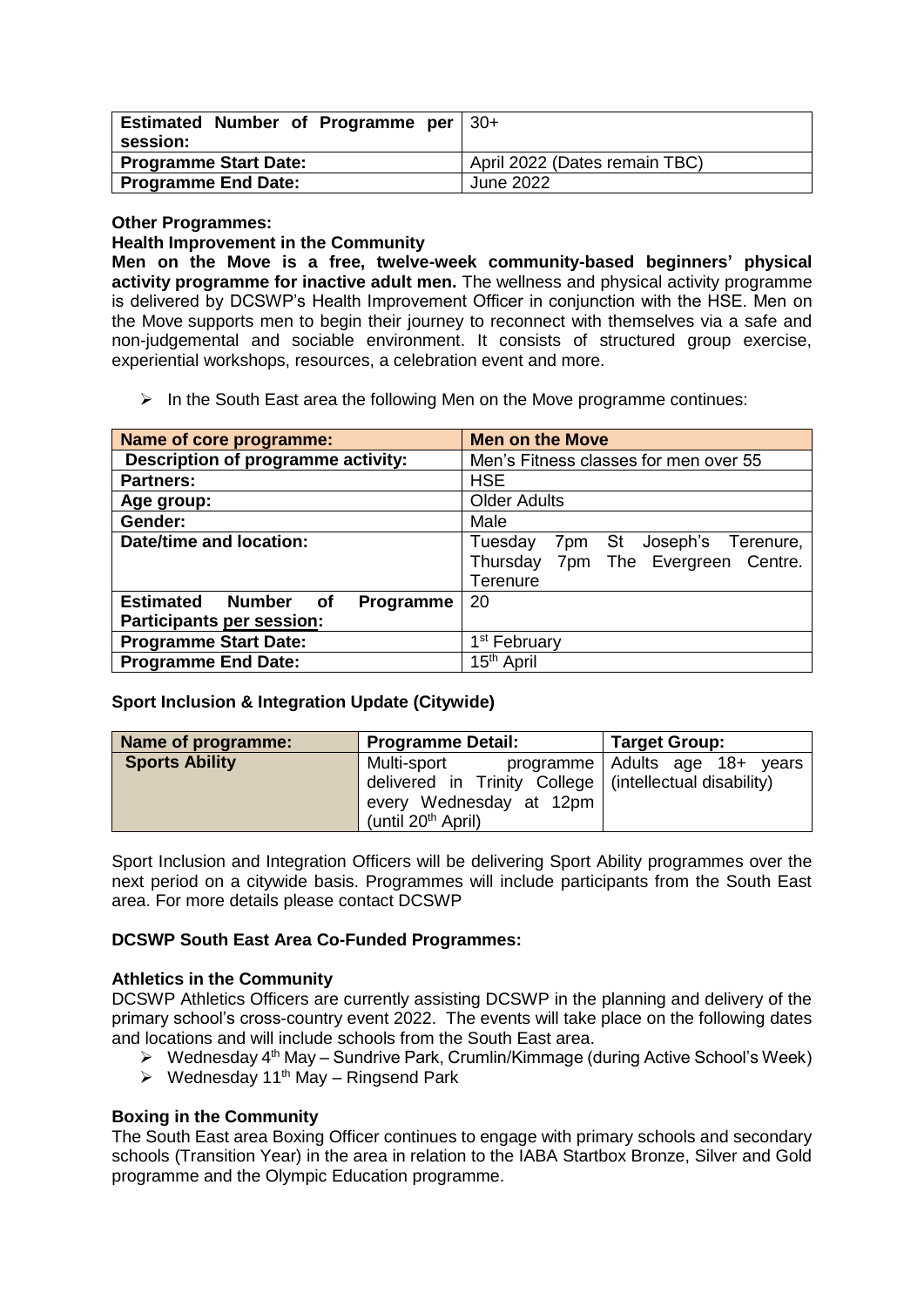## **Cricket in the Community**

**U15:**

- $\triangleright$  Under 15 training sessions for boys in the South East area continues every Friday from 5- 9pm in Trinity College cricket grounds.
- $\triangleright$  Under 15 training for girls in the South East area takes place every Sunday from 10.15am– 3pm in Merrion Cricket Club.

## **Schoolyard Sessions:**

Schoolyard cricket sessions continue in the following schools in the area:

Star Of The Sea, Sandymount (male age 7-13 years) every Monday from 10am -12.30pm

 $\triangleright$  St. Matthew's NS, Sandymount (mixed age 7-13 years) every Monday from 1-2.30pm. The primary school Leprechaun Cricket Cup Games will take place in Pembroke Cricket Club in the coming weeks. Details TBC

## **Football in the Community**

- FAI Development Officers continue to engage with South East area, schools as part of the grassroots programmes, DCSWP Youth at Risk (late night leagues) Older Adult programmes (Walking football) and after-school programmes continue.
- > FAI Development Officers also support local clubs by proving various training/education supports in areas such as coaching, safeguarding and governance.
- $\triangleright$  In the South East area a new Youth Mentoring FAI programme is ongoing aimed at young people age 16-19 years (mixed) in partnership with Ringsend College.
- $\triangleright$  The Football For All Disability Programme is targeted at young people with additional needs age 6-10 years (mixed). The programme is delivered every Friday in Irishtown Stadium from 6-7pm.

## **Rowing in the Community**

Outdoor rowing sessions for beginner rowers continues for participants (mixed) who have completed DCSWP's indoor rowing programme. The sessions take place in Neptune Rowing Club, Islandbridge between 9am and 3pm and will conclude with an inter-school blitz on  $5<sup>th</sup>$ May in Grand Canal Dock.

In the South East Area the following secondary schools continue to participate at 1<sup>st</sup>, 2<sup>nd</sup>, Transition Year and 5<sup>th</sup> year level

- Presentation Community College, Terenure.
- ▶ Rosary College Crumlin.

#### $\blacktriangleright$ **Rugby in the Community**

IRFU Rugby Development Officers continue to engage with schools in the South East area. Programmes include tag (non-contact) and contact programmes which will culminate in interschool blitzes.

## **Ongoing Training for 2022:**

- $\triangleright$  Online Safeguarding Training to support compliance in local clubs and organisations Safeguarding 2 & 3 delivered on an on-demand basis.
- $\triangleright$  Disability & Inclusion and Autism in Sport training programmes delivered in partnership with CARA.